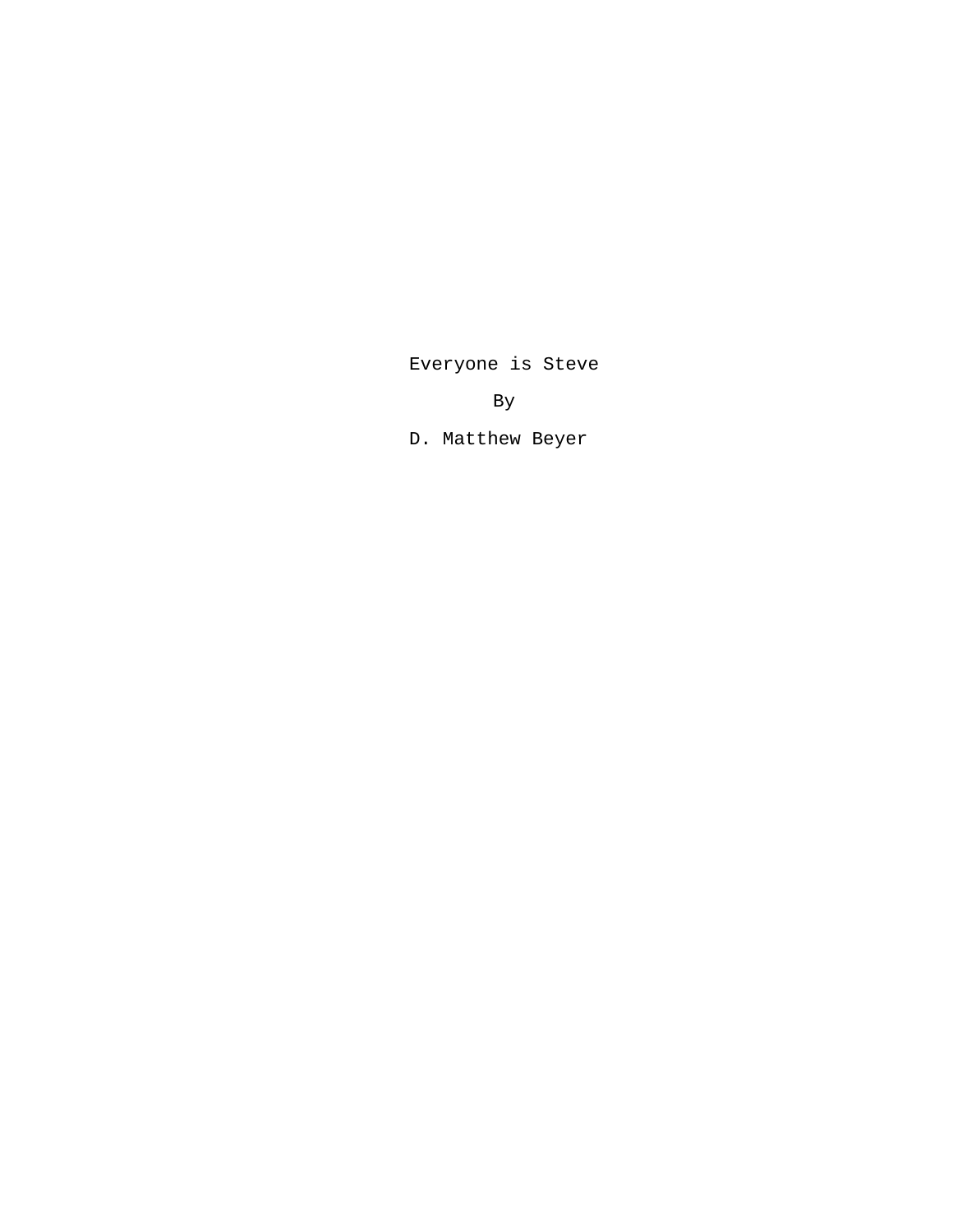(At rise: The stage is set to resemble a bar. A man- STEVE- is sitting alone, slowly sipping a drink. Every so often he glances across the "bar" [the audience] and smiles.

Enter HUNTER, CHARLOTTE and EMILY, not necessarily in that order. The three surround STEVE.)

CHARLOTTE. Alright Steve, here's your chance.

STEVE.

My chance to do what?

CHARLOTTE.

To get with the girl, naturally.

STEVE. Who are you and why are you telling me this?

CHARLOTTE. That's not important right now. Focus, Steve!

EMILY. You're making eye contact, trading smiles- if you play your cards right, things might end up going pretty well tonight.

STEVE. I don't know, I've been wrong before-

EMILY. Just watch and read the signs. You can do this.

CHARLOTTE. You came to the bar to meet someone and you're not leaving alone. Not tonight.

STEVE.

Um... Who are you three?

EMILY.

Steve.

CHARLOTTE.

(Unison)

(Unison)

Steve.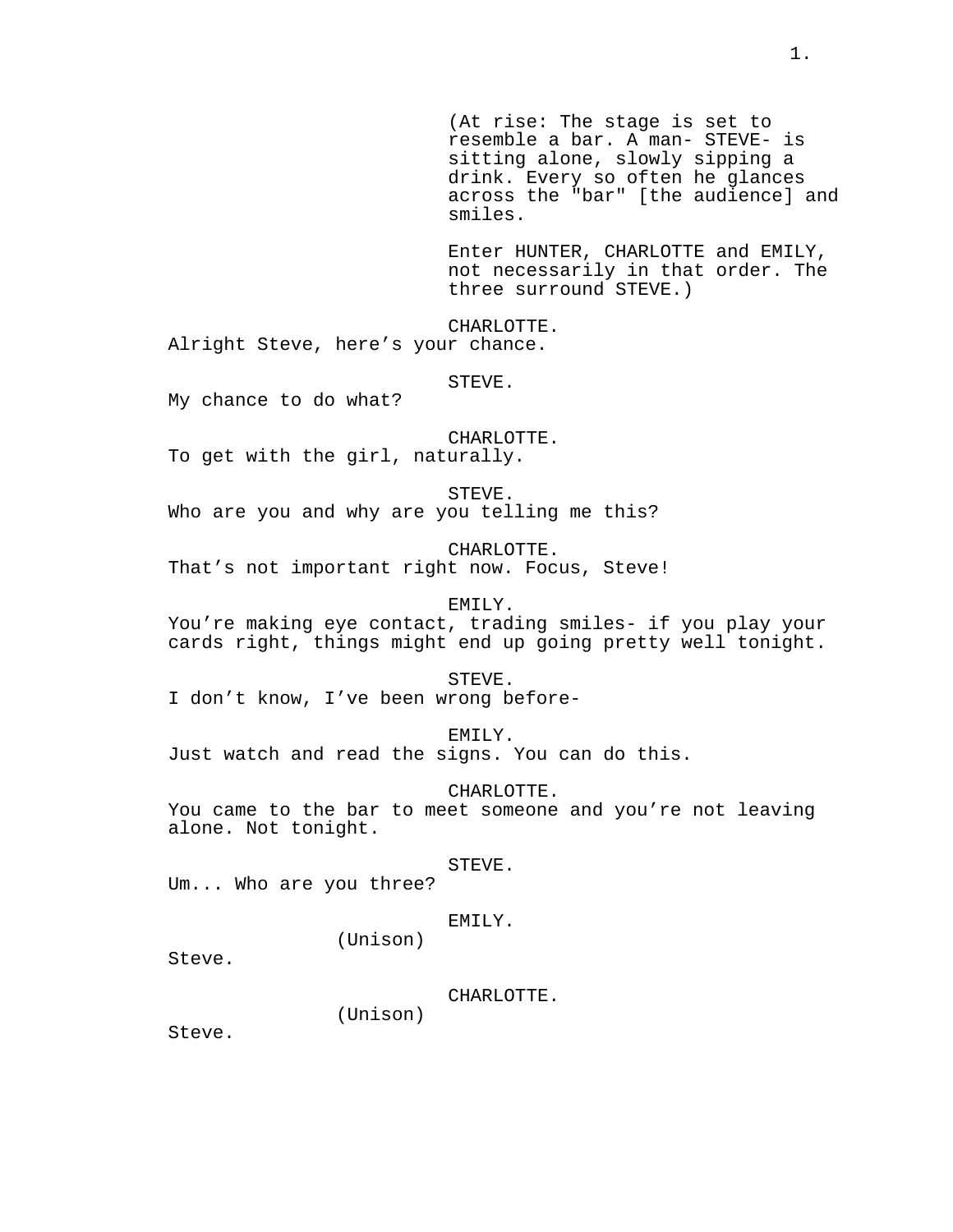# HUNTER.

(Unison)

Steve.

(There's a confused pause.)

EVERYONE IS STEVE!

STEVE.

I'm sorry, but what?

CHARLOTTE.

Don't worry, you're the only person who can see or hear us.

#### STEVE.

Whoa. I'm really drunk.

HUNTER.

Not nearly drunk enough! Bottoms up, fellow Steve!

CHARLOTTE.

You've had a tequila sunrise and half a Cosmopolitan. You are not nearly drunk enough to be hallucinating three people.

STEVE.

Oh. Yeah. I guess I'm not that much of a lightweight. You're just messing with me-

HUNTER.

No, we really are a hallucination! We're just real at the same time! Wee!

#### STEVE.

Am I crazy?

#### EMILY.

No more than anyone else. You're just in tune with the voices in your head. It's not insanity until we start telling you to do dangerous things.

HUNTER.

Steve, you know what we should do? Drugs.

#### CHARLOTTE.

Ignore him.

# STEVE.

Can you leave me alone? I'm trying to figure this out.

# EMILY.

That's exactly why we're here. You're us. We're you. You want what we want because we actually want the same thing because we're all really just figments of your imagination that you created to talk to because you're so lonely.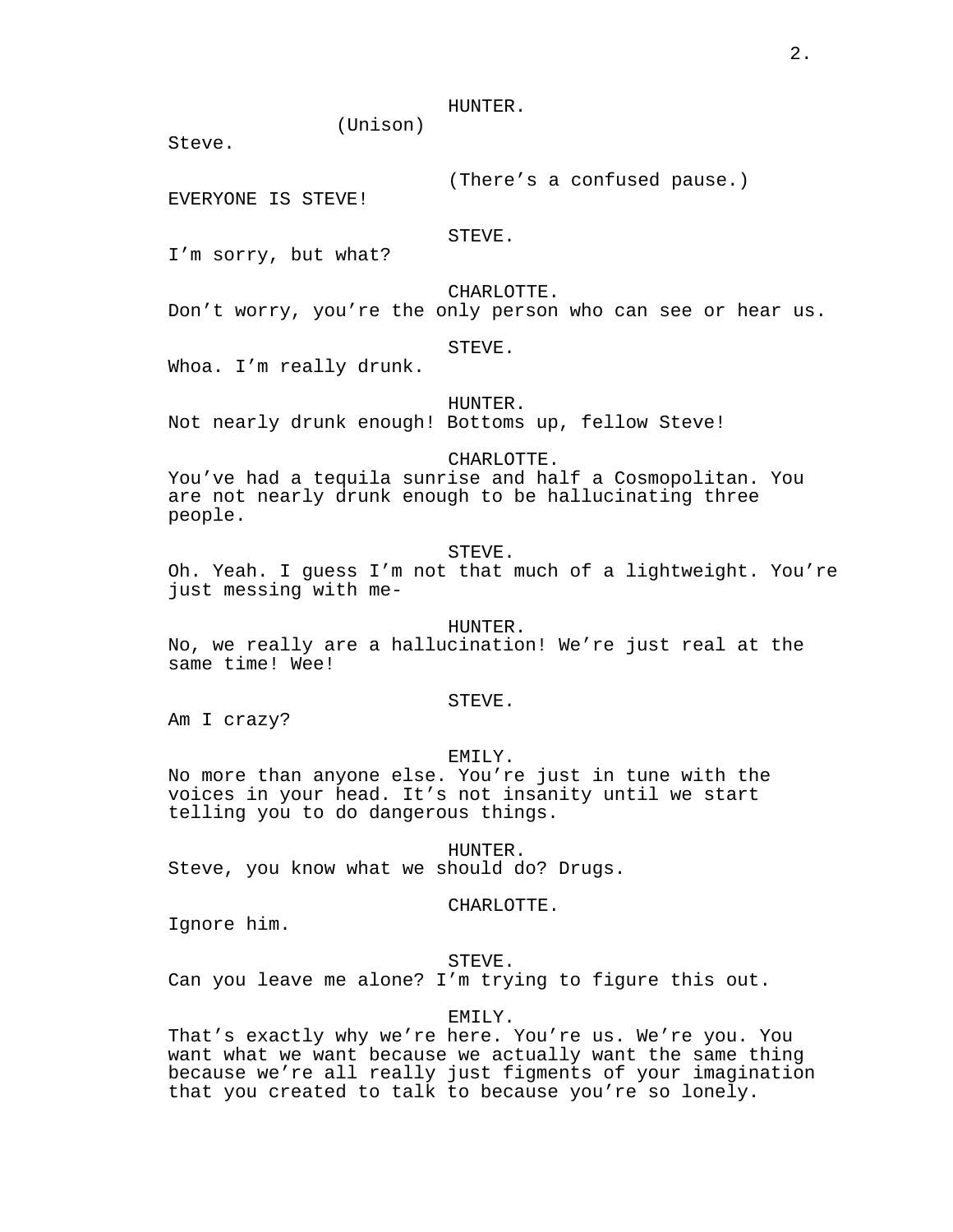CHARLOTTE. You really need to get out more.

STEVE. What do you think I'm trying to do?!

HUNTER. You know, for someone who came to a bar to meet people you've done a lot of drinking alone.

## EMILY.

Shut up, Steve.

STEVE.

Hey!

# EMILY.

No, not you, that Steve.

CHARLOTTE.

I didn't say anything!

# EMILY.

No, the other other one!

STEVE.

Okay, since you're figments of my imagination I'm imposing a one Steve limit! I'm the only Steve!

CHARLOTTE.

But we're you-

STEVE.

Just pick different names.

(The three voices huddle together and talk, then break.)

Well?

CHARLOTTE.

Charlotte.

EMILY.

Emily.

### STEVE.

Then does that mean he's Anne?

EMILY.

No, you're not trying to defy social norms. You're enforcing them. So, she's staying up in your grey matter for now.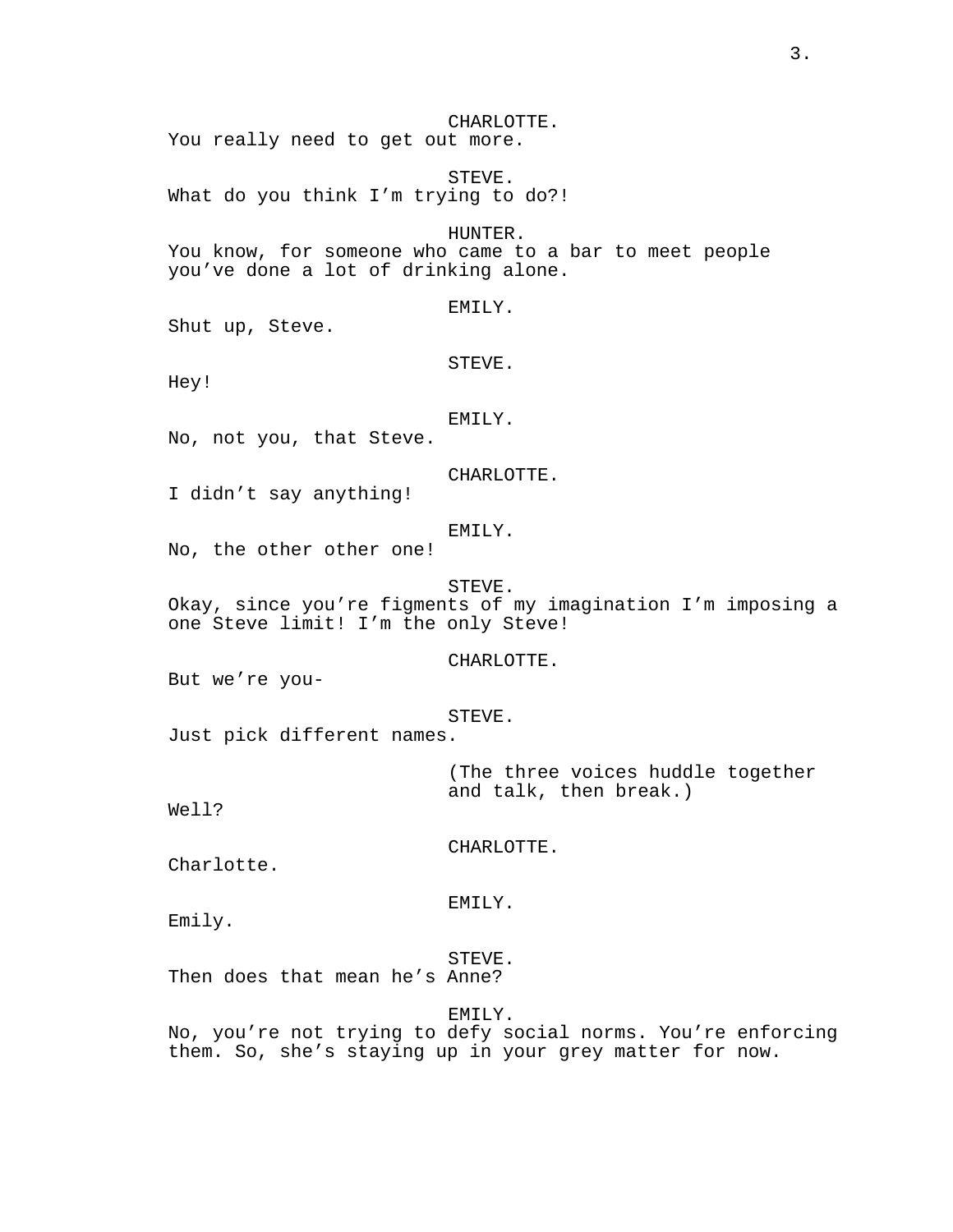HUNTER.

And Hunter S. Thompson!

# EMILY.

Just call him Hunter.

# CHARLOTTE.

Well now that we've wasted time, back on the issue at hand. Our subject- the girl across the bar. Our mission-

# HUNTER.

To explore strange new worlds of human intimacy, to seek out and possibly even create new life, even new civilization, and to boldly go where no Steve has ever gone before!

## CHARLOTTE.

I wasn't going to use nearly so many words, but yes.

#### STEVE.

Now I want to go home and watch Star Trek...

EMILY.

NO! You do not want to go home and watch TV! You are going to get this girl.

#### CHARLOTTE.

For the rest of the night you don't like Star Trek. You don't even know what Star Trek is. Unless of course she's into it and is turned on by it. Then you can be nerdy, but only if you're nerdy together.

STEVE.

I don't think I can do this.

#### EMILY.

You can! Look at the signs!

#### STEVE.

I don't see any.

EMILY. Because you're not looking. Look at her. (He does. Beat.) Eye contact is held. Smile! (He does. It's a weird sort of grimace.) No, real smile! Not constipation! (He does.) She laughed! Good, you're safe. Now break eye contact before it gets creepy. (He does.) See? Not too hard.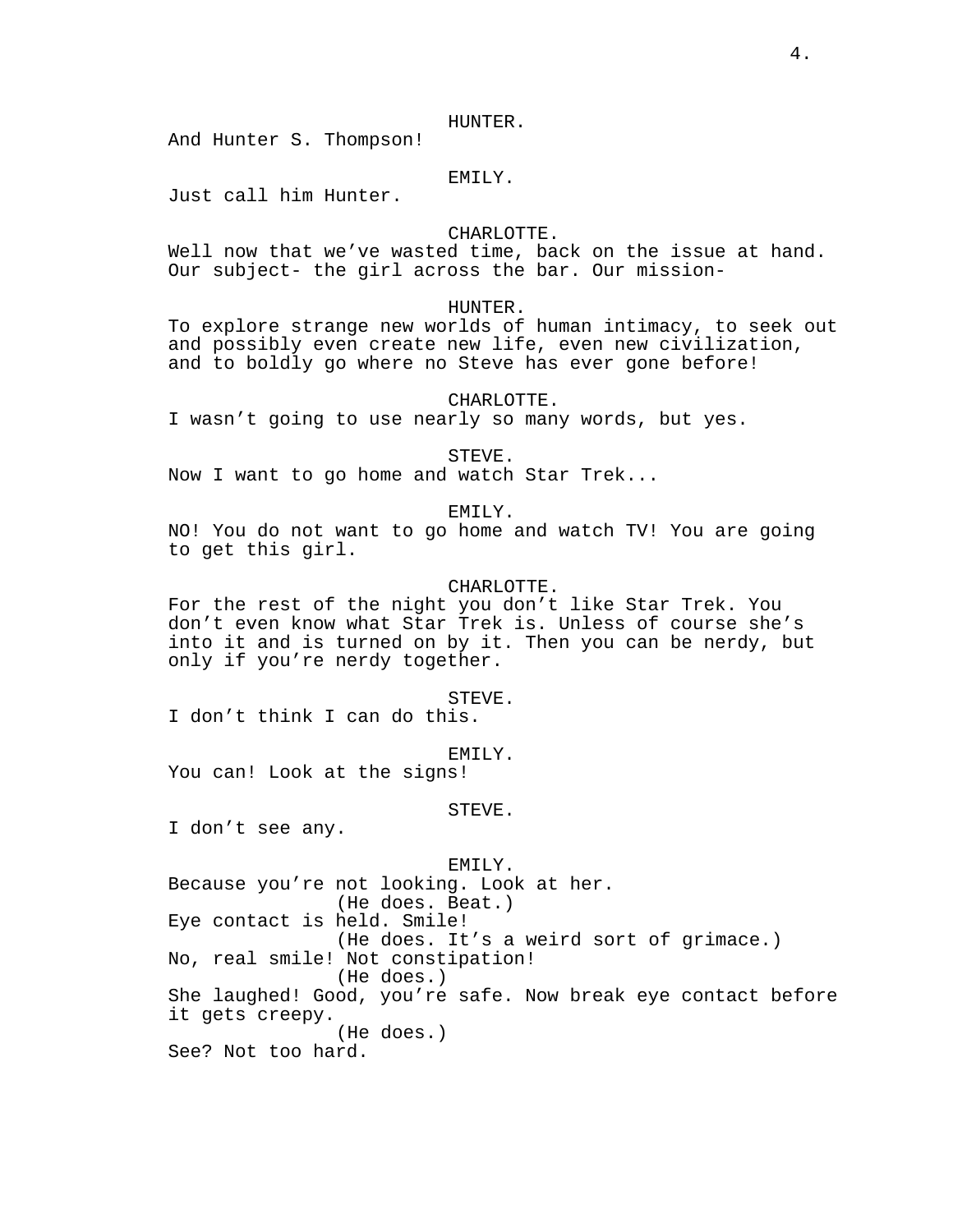(STEVE turns away, nursing his drink and not paying attention. CHARLOTTE and EMILY talk to him. HUNTER is being the lookout.)

### STEVE.

She's probably just being nice.

### CHARLOTTE.

Face facts, Steve. Nobody would be nice to you if they weren't at least a tiny bit into you. You're... an acquired taste. Let's go with that.

STEVE.

Hey, that's not very nice!

# CHARLOTTE.

There will be a time and a place for nice. The time is not now, and the place is not here. Right now you need to be bold and confident!

#### HUNTER.

DANGER DANGER ABORT ABORT!

# EMILY.

What? What's the problem?

HUNTER.

She has a friend, repeat, she has a friend!

STEVE.

Shit. I knew she'd have a boyfriend, I just knew it.

HUNTER.

NO! NO! WORSE! WORSE!

STEVE.

(STEVE can't quite see who HUNTER is referring to.)

What could possibly be worse than-? Hunter, what the hell are you talking about?

HUNTER.

Man the harpoons! A whale's been spotted in her company! AVAST YE WHITE WHALE, CALL ME ISHMAEL FOR I WILL-

EMILY.

Goddammit Hunter S. Thompson, don't be so fucking insensitive!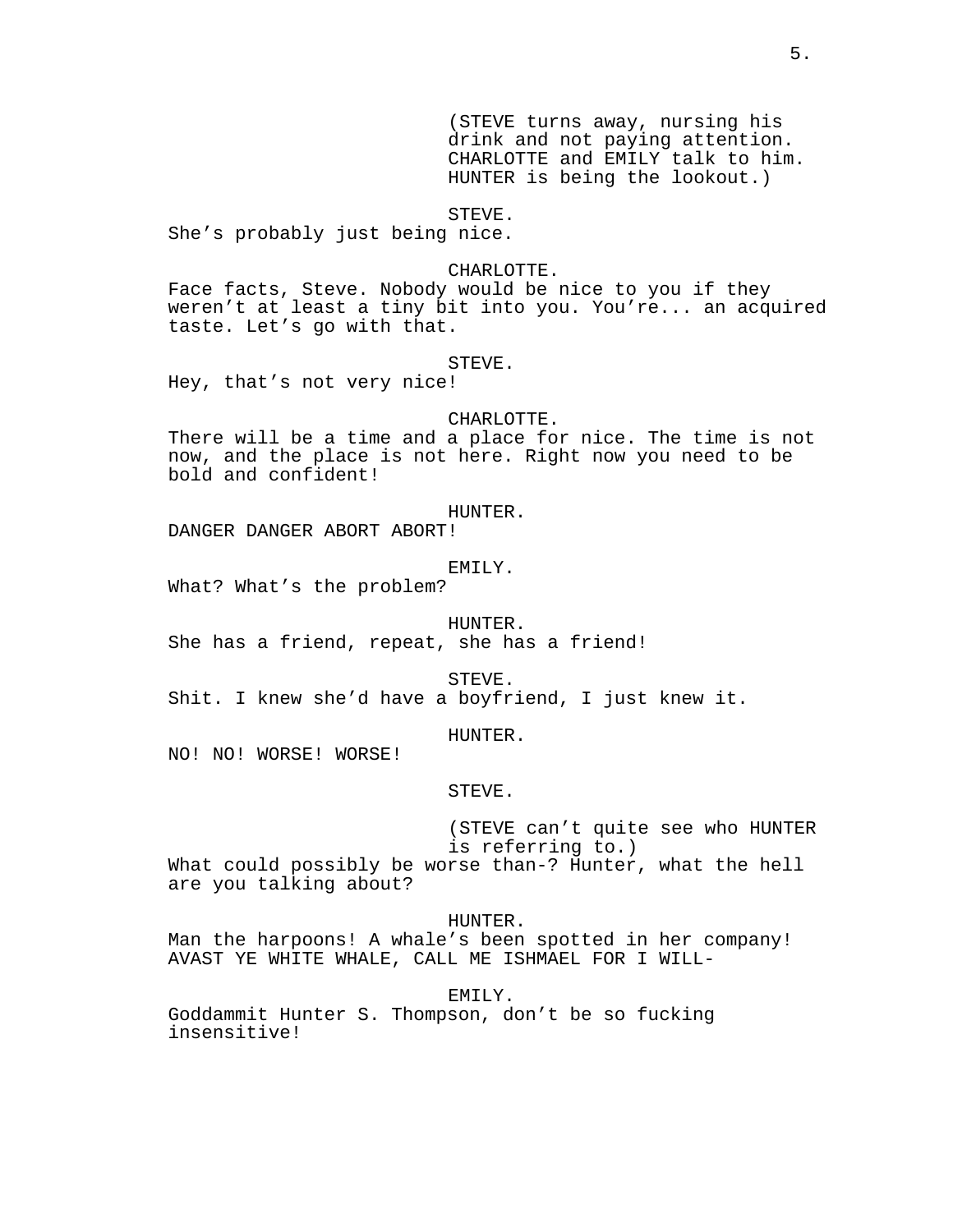6.

CHARLOTTE.

Nothing wrong with a bit of a bigger girl who's cool.

STEVE. Oh, you're talking about that girl? She looks nice, I guess. Don't really see the problem there.

HUNTER.

Steve Prime has visual on the whale! FROM HELL'S HEART I STAB AT THEE- Nevermind. False alarm.

STEVE.

What? Hunter she's walking away-

HUNTER.

Aye, lad. They weren't actually friends. Just two ships passing in the night, one ship on it's way to the shitter.

EMILY.

In other news, never listen to Hunter.

STEVE.

Is he really a part of me?

CHARLOTTE.

Unfortunately, yes.

STEVE.

Wow. I'm an asshole.

EMILY.

No you're not. Everyone has one. Poe called it the imp of the perverse. It's totally normal.

HUNTER.

I've got the perfect solution to the girl problem! ARSON!

STEVE. There's nothing normal about that at all.

EMILY.

That's why you don't listen to him.

# CHARLOTTE.

On the bright side, next time you get a crazy, stupid, or crazily stupid idea just shout GODDAMMIT HUNTER S. THOMPSON! It's cathartic.

### EMILY.

Back on the girl. You've got your foot in the door. Now you just need to take another step.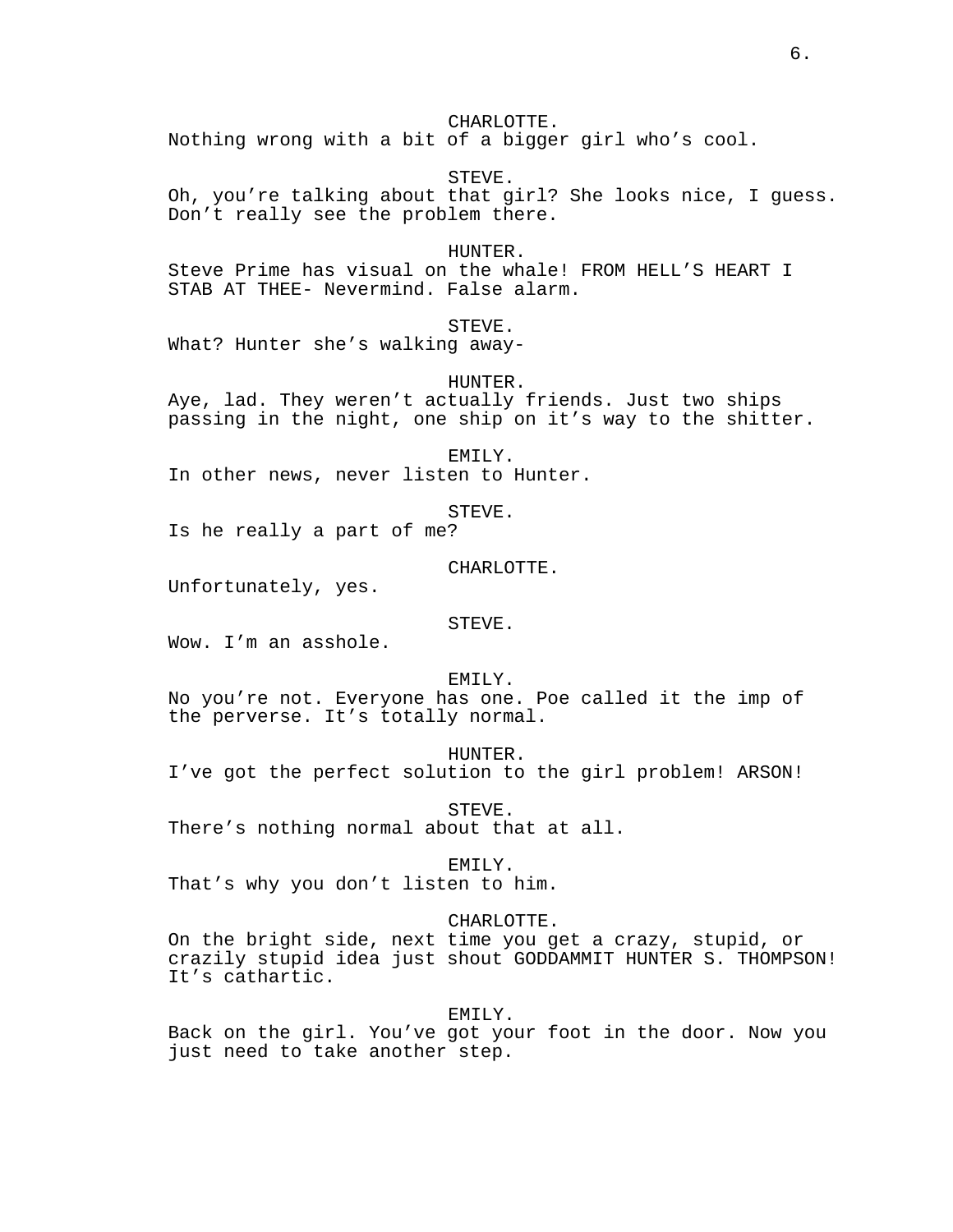STEVE.

I've got cold feet.

CHARLOTTE. With that attitude you'll die alone. Hope you like cats.

STEVE.

Hey!

CHARLOTTE.

No pussyfooting around. March right up to her and ask to buy her a drink!

STEVE. No, I don't really think I should. She's just being polite-

EMILY.

All the signs are there.

STEVE. What "signs"? You keep saying signs but I don't see any signs!

EMILY.

That's because you're not paying enough attention. They're subtle, but they're there.

STEVE. Why can't we have huge signs in lights that say "HEY I LIKE YOU"? Subtlety isn't my strong suit.

> (HUNTER has a cardboard sign. He's about to hold it up.)

CHARLOTTE.

Hunter, put that down.

HUNTER.

Curses, foiled again.

(He puts the sign away.)

STEVE.

This was a bad idea.

CHARLOTTE.

Look, Steve, we're trying to help you here. You think she's pretty, right?

STEVE.

She's gorgeous.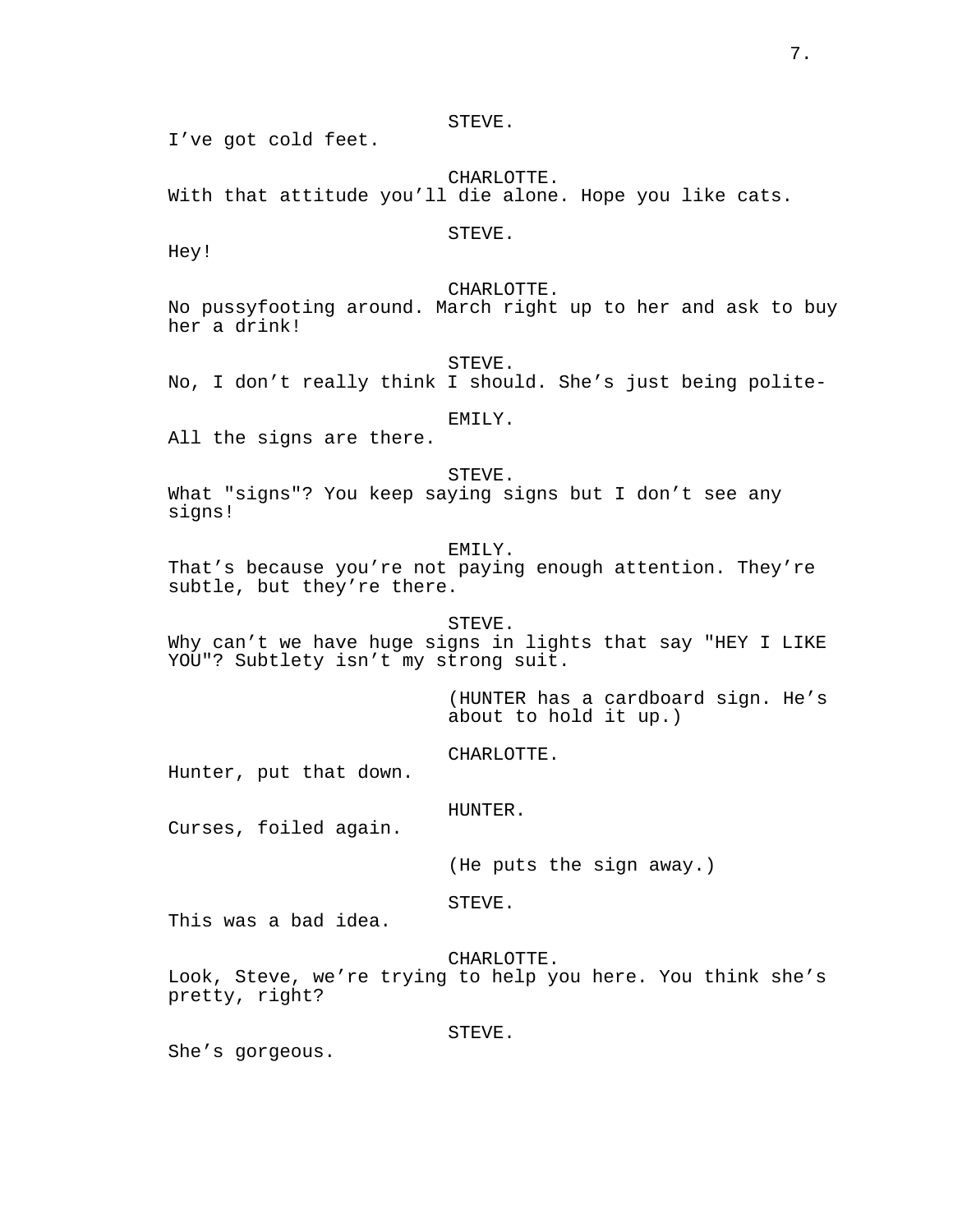CHARLOTTE.

And that smile's great, right?

STEVE.

God, it's like her mouth is full of pearls and precious jewels instead of enamel covered bones.

CHARLOTTE.

Don't use metaphors yet. And never use that one again. And she's got a great body too, right?

STEVE.

Oh god yes, I just want to f-

CHARLOTTE.

NO! Don't objectify her, asshole! This is a living, breathing, beautiful creature you're dealing with, not some cheap blow up sex doll. Respect, motherfucker. That's what real men have.

STEVE. This is really complicated, I just want a little bit of company-

EMILY.

Then go buy her a drink.

STEVE.

But that's really forward.

EMILY.

Then go talk to her.

STEVE.

What do I say?

CHARLOTTE.

How about "hi"?

STEVE.

But I don't know her.

CHARLOTTE. And how are you going to fix that if you don't talk to her, genius?

HUNTER. You should hit her with a loaf of french bread.

(Everyone is stunned.)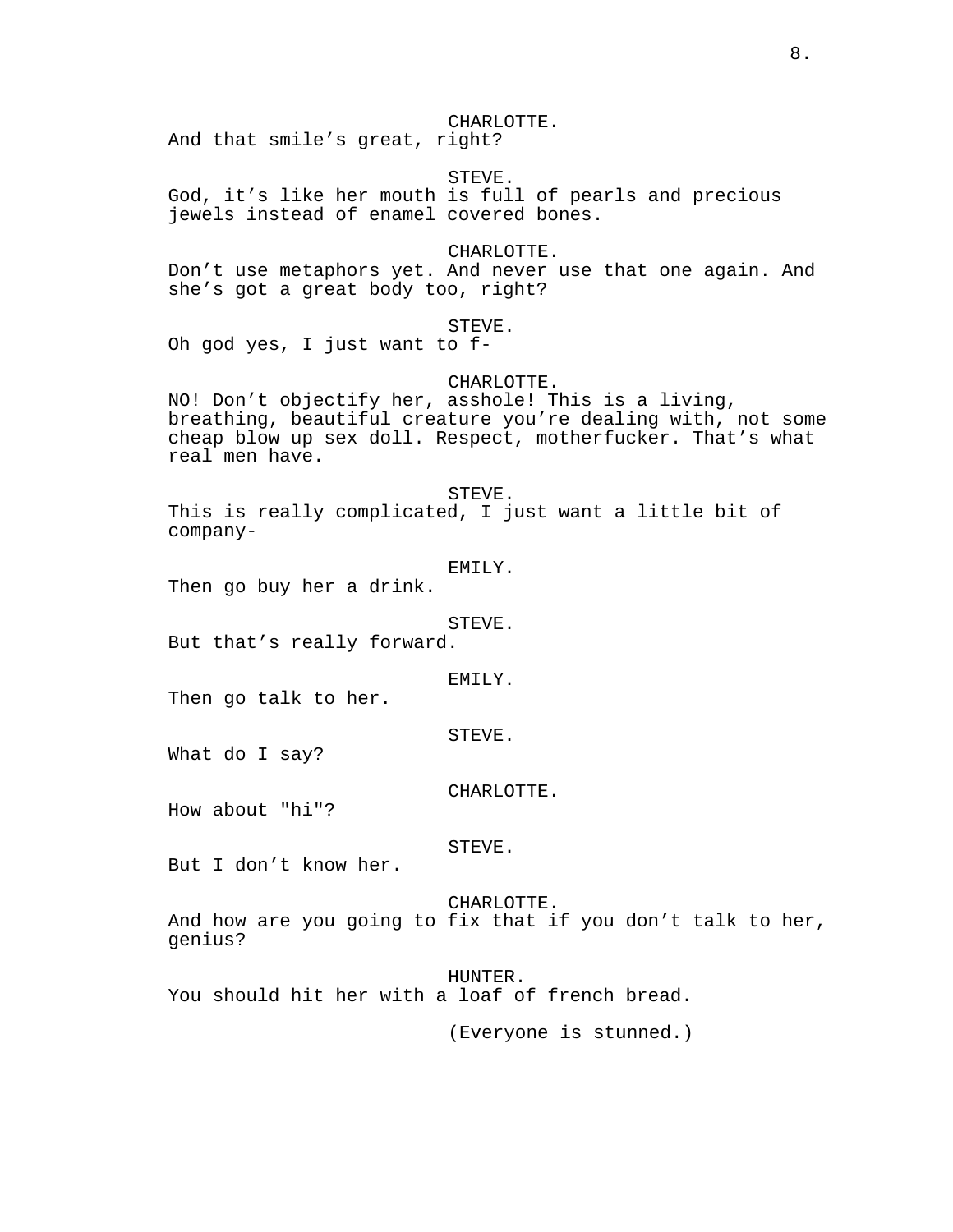#### STEVE.

I'm sorry, what?

## HUNTER.

Seriously. Hit her with a loaf of french bread. You know, violence baguettes violence. And sex and violence are pretty connected, so...

(He brandishes a loaf of french bread at STEVE.) Godspeed you, black emperor. There's no way this plan can go wrong.

(Nobody can coherently respond.)

CHARLOTTE.

More like there's no way it can go right.

STEVE.

GODDAMMIT, HUNTER S. THOMPSON.

EMILY.

Do you feel better now?

STEVE.

A little bit, yeah.

# HUNTER.

Sadly mankind has yet to recognize my genius. Oh well. I am one of God's prototypes, a mutant unfit for mass production. Too weird to live but much too rare to die.

STEVE.

I can't deal with this. I'm just going to go home.

## EMILY.

No you're not. Stand up straight. This is how this is going to go down. You're going to walk over to the other side of the bar, buy the lady a drink, say "Hi, I'm Steve, what's your name?" and then whatever she says, even if it's Ethel or Olga or another name for a grandmother you're going to reply with "oh, what a pretty name, it suits you" because you think she's so goddamn pretty you can't wait to learn more about her and what she likes and dislikes hopes fears and dreams, her favorite songs and bands and her favorite ice cream flavor, anything! You're going to talk to her and you're going to flirt and play and listen and learn and not even think about anything else because you'll be making a friend, a real human connection. If you hook up, yay! Shallow carnal pleasure, a temporary patch over a deeper injury. If you don't, that's fine too because you'll have tried! That's all we want you to do. Try. The worst she can say is no. Or you can go home and watch the Notebook and cry